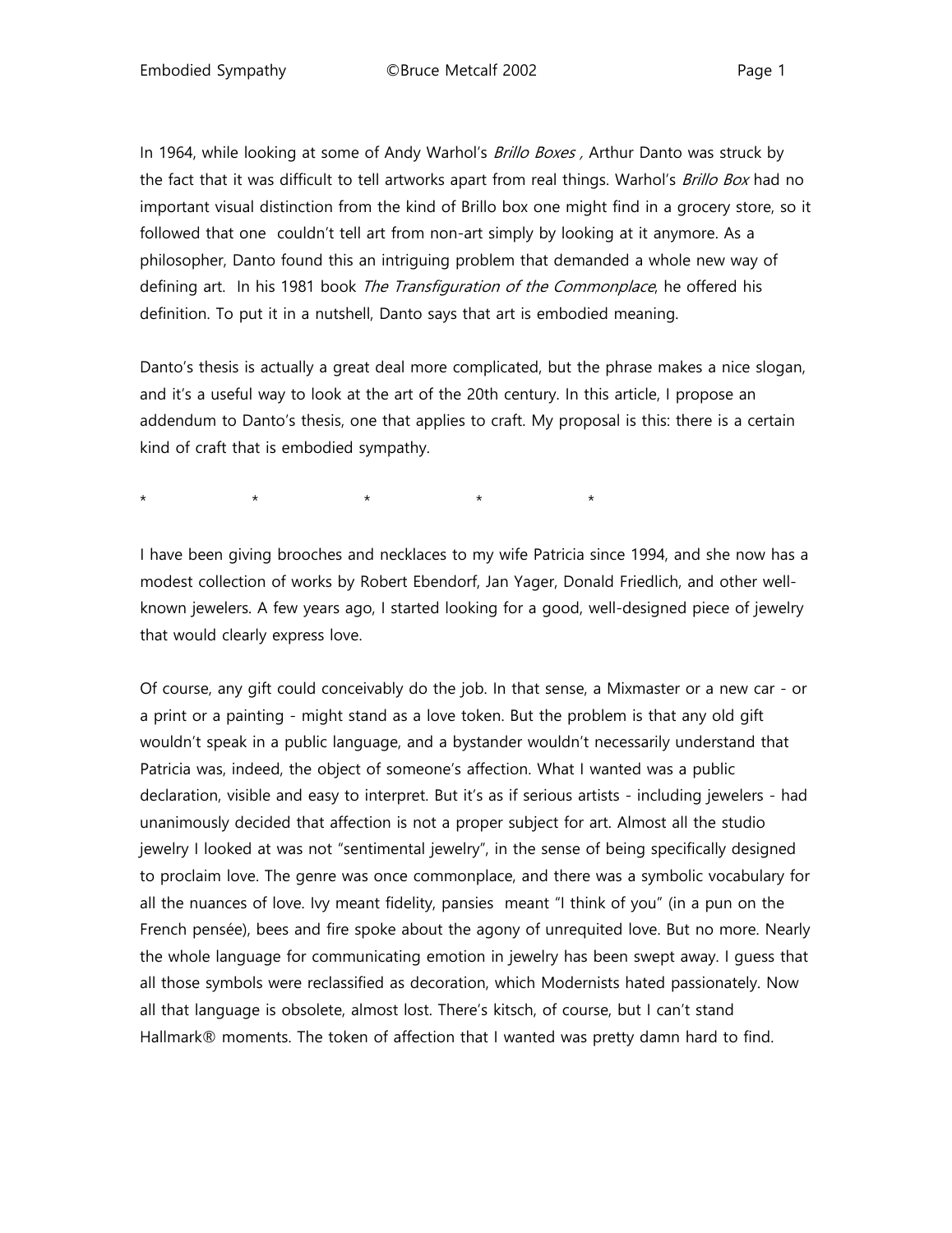Ultimately, I bought one of Pat Flynn's heart pins, the kind he produces by the dozens. And it was perfect. Patricia wears it often, and it says exactly what I wanted it to say. Now, nobody would claim that Flynn's heart pins are great works of art: they aren't. They are craft, made for the marketplace, without high ambitions. I had a fairly ordinary desire, but an urgent one, and it wasn't the flashy art jewelers that fulfilled it. Pat Flynn did the job. It made me wonder. What's up when an inconspicuous little pin does a better job at expressing feeling than art? Why did that happen?

\* \* \* \* \* \* \* \*

There's a certain kind of craftsperson who imagines what people need - especially in the psychological sense - and then, drawing from her own experience, make objects that fulfill those needs. If she's good, she will also consider design, color, and the rest of the formal components of art-making. She'll consider function, and no doubt she'll think about how well a given object might sell. But she'll keep one thing in mind at all times: how to make the experience of her work beneficial to others.

I think immediately of my friend Sharon Church. She sees jewelry as "the psychic armoring of the human form"[i](#page-8-0) . By this, Sharon does not mean providing weapons for women in social combat, but completing and preparing a person for any kind of social intercourse. She particularly likes an essay by Ananda Coomaraswamy, in which he makes a case that ornamentation is far more than applying designs to the surface of an object. Coomaraswamy quotes ancient Vedic texts to show that ornament is a form of preparation that might solve practical requirements, but also answers to psychological ( and even spiritual ) needs. His example is a warrior who is "*alamkata* - fully equipped ... in mail and turban, and with bows and arrows and sword"[ii.](#page-9-0) Of course, the weaponry is metaphorical, and Coomaraswamy's purpose is to make the reader consider what kind of equipment is truly required in life.

Church would respond that psychic armoring is complicated business. She starts by assuming our universal longing to be better than we are. Church's "mail and turban" are designed to satisfy some of those longings, so to make women feel better about themselves. If a woman wearing jewelry feels more beautiful, she should also feel more confident. Church can equip women in other ways, too: she can make a woman appear seductive- come hither - or prickly - keep away! She can make portable icons, so a woman can project a suitable fiction ( or truth ) to those around her. She can make a shy woman into a center of attention. And thus, she hopes, she can give form to inchoate aspirations: to be more beautiful, more competent, more connected. These, to Church, are the vital functions of adornment, even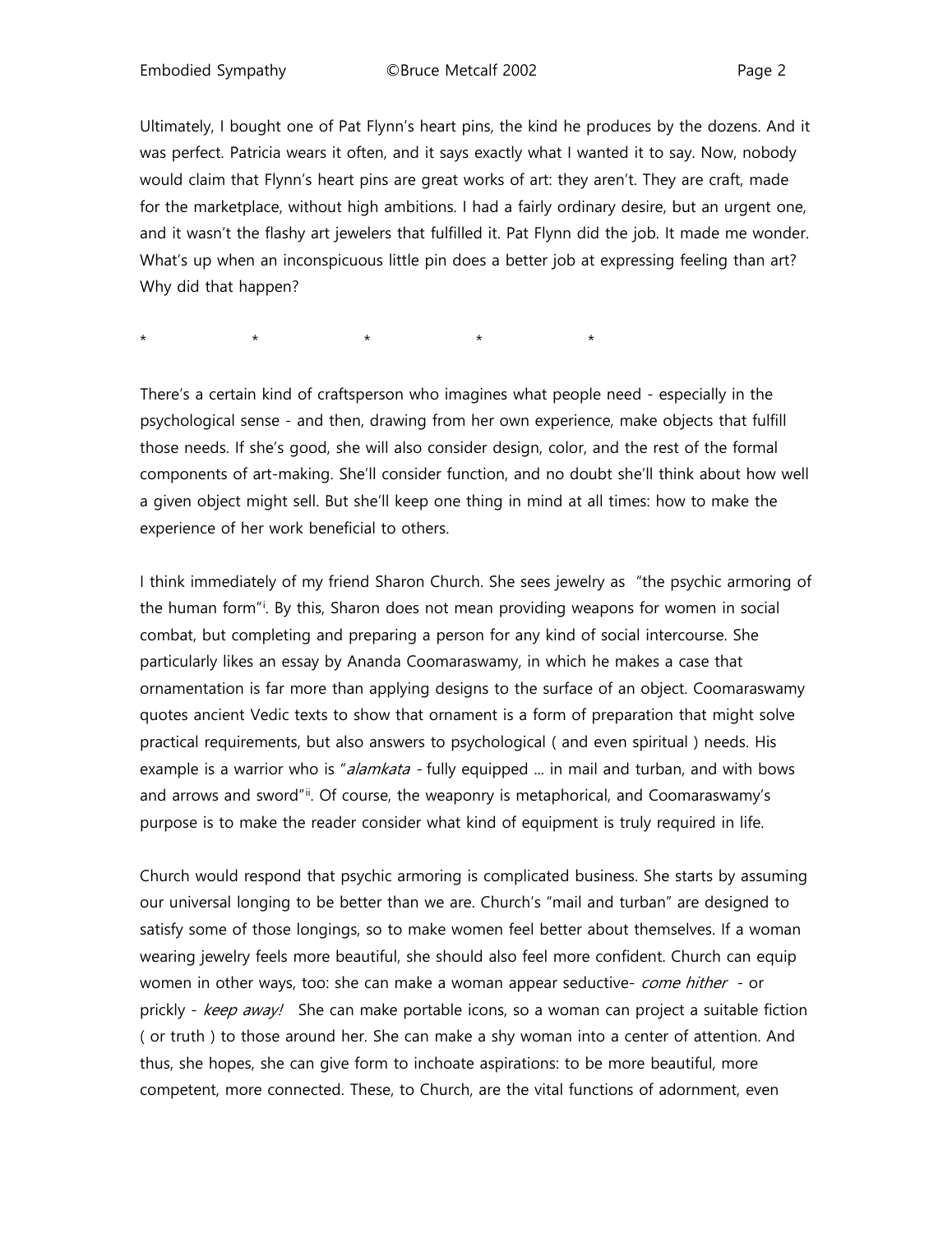though none of them are even remotely physical. A woman wearing Sharon Church jewelry is intended to feel alamkata.

Church wears jewelry constantly. (She even dressed up for the interview I had with her!) She thinks about her experiences with jewelry she has seen and handled: what it was like to touch them, to wear them and heft them and hear their sound; what she felt like; how the people around her responded. And, I assume, she examines her own motives for wearing jewelry, and has felt all of those psychological needs herself. In a sense, she is her own case study, and her observations become her library and database.

But careful observation, by itself, means little. Church's experience must ultimately be transformed into objects. The crucial step is to imagine how another person feels, and to figure how those feelings can be altered through contact or use of an object. To do so, she must imaginatively reconstruct somebody's emotional state in great detail. She starts with her own experience - as a jeweler and particularly as a woman - but that knowledge must be extrapolated outward. This is the act of sympathy that I think is so important to craft.

There is a long history theories about sympathy in art. Most grew out of late 19th century German Idealism. Initially, the German term was *Einfühlung*, or "feeling [oneself] into", and it was used to describe a process of projection out onto nature. Here, the artist was regarded as a super-sensitive agent, projecting his feeling outwards in a pantheistic urge to fuse with nature. Robert Vischer, Theodor Lipps, and Heinrich Worringer are regarded as the most influential advocates of what is now called empathy theory.<sup>[iii](#page-9-1)</sup> There were disputes and revisions, but the idea of *Einfühlung* was largely marginalized by 20th century formalist theories. Today, *Einfühlung* would be dismissed as a sad example of the pathetic fallacy, the tendency to ascribe human emotions to inanimate objects. Meanwhile, *Einfühlung* was translated into English as *empathy*, and co-opted by psychology. The sense of the word mutated to mean the ability of one person to correctly interpret the emotional condition of another, which is how most people understand empathy today. But this new definition is very close to the old meaning of sympathy, so I'll simply use the old word.

In contrast to German Idealists, I think of sympathy in art as emerging from a relation between the artist and other people, and I think of it as an imaginative re-creation, rather than a projection. My understanding of the word is derived largely from Robert Q. Wilson's book, The Moral Sense, in which he defines sympathy as the "human capacity for being affected by the feelings and experiences of others" $\dot{N}$ . Wilson insists that sympathy acts not as a monistic principle that applies in each and every case, but a tendency that is manifested in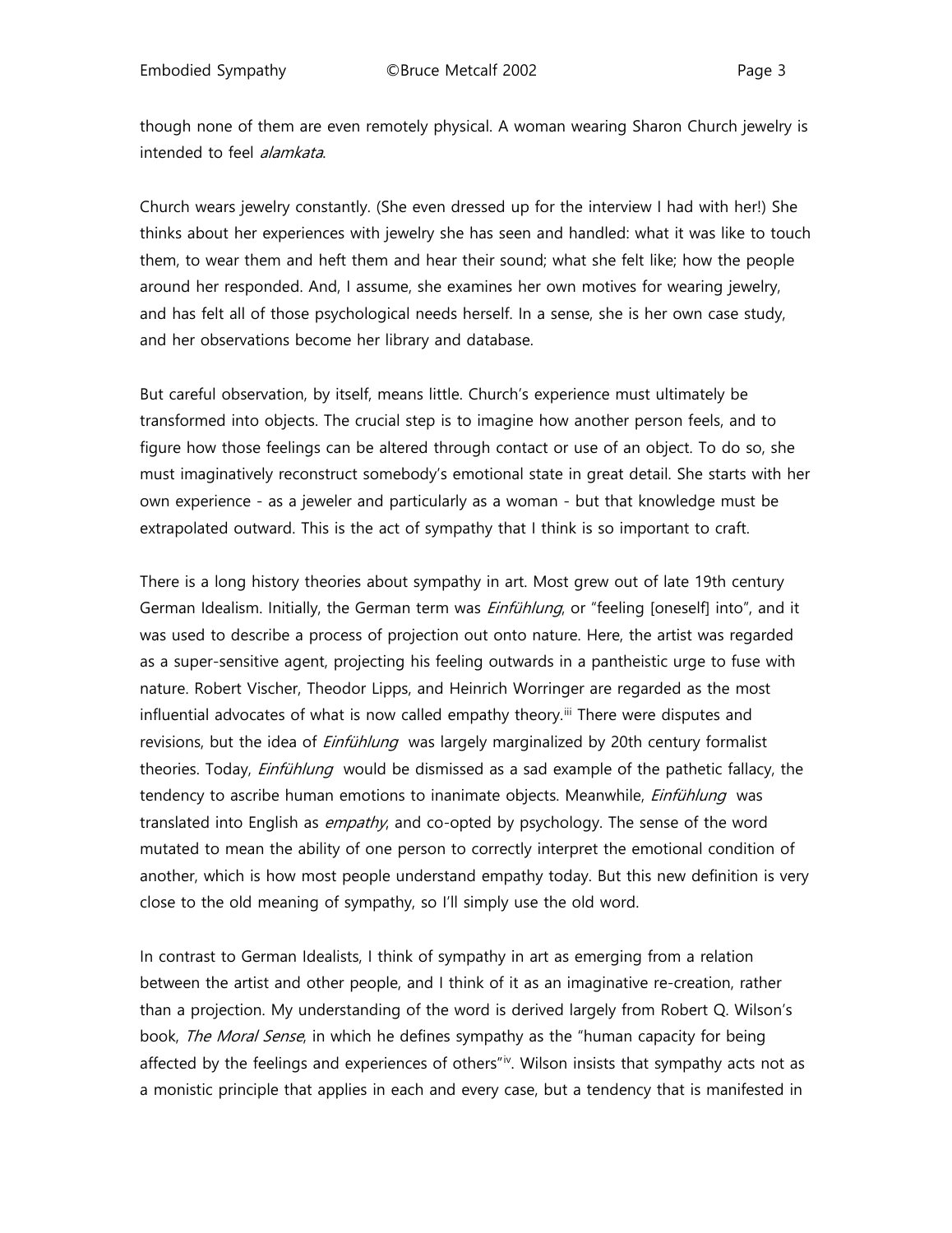different ways in different cultures. As a moral sentiment, sympathy motivates altruistic acts like donating blood, putting one's own life in jeopardy to save a drowning person, or intervening to stop a crime in progress.

There is speculation about a genetic basis for sympathy. Evolutionary biologists propose that Homo Sapiens' ancestors evolved on the African savanna between 2,000,000 and 2,500,000 years ago. The fossil record, in combination with stone tools and animal bones found at ancient campsites, strongly suggest that these ancestors were highly social. Recent studies in brain function indicate that proto-humans' brains expanded dramatically to accommodate three distinct social capabilities: tool-making, language acquisition, and social intelligence. The latter ability is suggested by evidence of increasing behavioral flexibility, more foodsharing, and the social complexities brought about by pair bonding and prolonged infant dependency.<sup>[v](#page-9-3)</sup> The upshot is that proto-humans probably worked together and communicated extensively - two characteristics of a true society - and the brain structure of early hominids evolved in parallel with their new social milieu. It's entirely possible that sympathy, like the instinct to learn language, is built into the human genome. We could all be inheriting a tendency for sympathy.

In societies, you must be able to anticipate other peoples' behavior, which is to say that you must guess accurately what people think and feel. A familiar example: child-rearing. Anybody who has spent time around infants knows that their powers of communication are primitive (if hard to ignore), and a parent must guess what their kid is making noise about. Is he hungry? Tired? In pain? A correct reading of the child's state of mind will help solve the problem. And the reading must be intuitive: you don't learn how to read babies in a classroom. In other words, the parent must have a working sense of sympathy.

Sympathy depends on an ability to imaginatively reconstruct another person's emotional condition, to understand what the other is feeling, and to predict reactions. Wilson stresses that using imagination is an essential part of sympathy.

"We cannot, of course, know what others feel, so we must imagine it. Our powers of imagination are very strong; they can be aroused not only by the plight of a friend but by the flickering lights and shadows on a motion picture screen, so that we are reduced to tears by the sight of a fictitious boy looking in vain for an equally fictitious dog." $\dot{v}$ 

In this sense, sympathy is not a projection, as the German idealists would describe it, but the ability to reconstruct another's mental condition. The process is partly inward-looking: we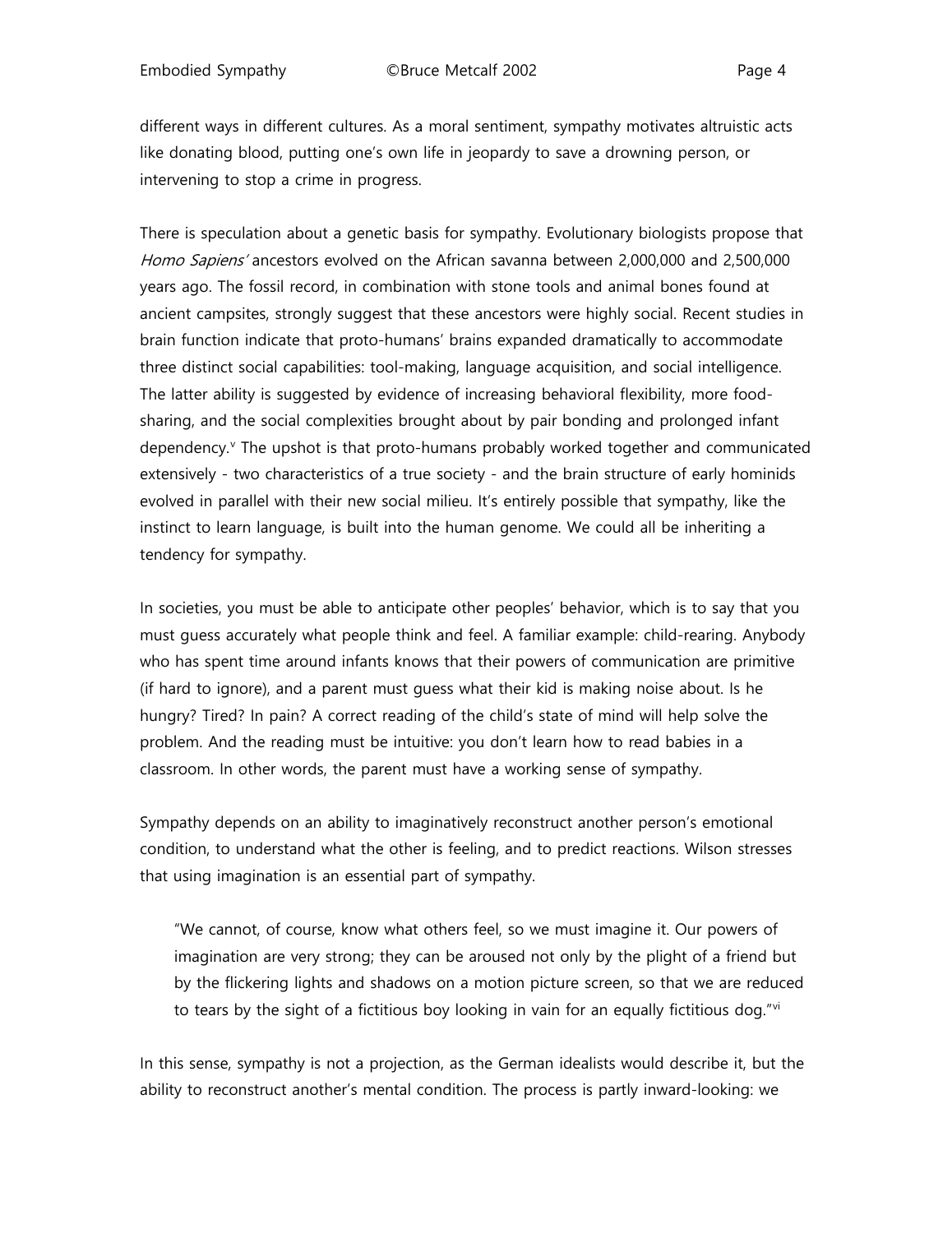remember how we feel under certain circumstances; we recall those feeling with pleasure or distaste. We also look outward, observing all the non-verbal cues that humans recognize (facial expression, posture, body movements, even pheromones). Finally, our internal frame of reference is matched with direct observation, and we make intuitive calculations: this person must be thinking *this*, she must be feeling *that*. And since imagination is required to do so, there must be a component of creativity in sympathy.

It doesn't take too much reflection to see that a faculty for sympathy and imaginative reconstruction would prove useful in social life. How do you judge whether or not somebody is lying, or intends to cheat you? How do you work with a partner, the way glassblowers must, anticipating every move? How do you read the mood of your lover? In every social situation there remains a level of unspoken apprehension, in which we "interrogate our thoughts and feelings, asking how we would behave in some imagined situation."[vii](#page-9-5) The interrogation gives us an answer, which we use to predict another's behavior, and to plan our own.

This, I believe, is how somebody like Sharon Church thinks. When she says, "I am a woman, I make jewelry for women - and a lot of women artists operate out of their own experience,"[viii,](#page-9-6) she is summarizing the sympathy that emerges from her own firsthand knowledge of what it's like to be a woman, and her imaginative reconstruction of what other women might need. But the intricate knowledge of other's emotional states is only half the story: that knowledge must be translated into an object. And in craft, this translation is almost universally a comforting, helping gesture.

This might seem obvious, but it is not.

In 1986, Canadian art critic John Bentley Mays wrote a controversial article for American Craft magazine in which he equated the spirit of 20th Century art with contentiousness and criticality. He went on to flog the crafts for never having "developed a self-critical attitude capable of pushing it into the total reversals and radical renewals which have heralded each new dawn in the history of Modern art".<sup>[ix](#page-9-7)</sup> Mays is certainly not alone in locating the essence of art in confrontation and rupture. The artistic avant-garde was virtually invented by 19th century radicals. Ever since, the visual arts have been closely aligned with socialism, with its vast contempt for the middle class and its outrage against capitalism. For decades, the truly modern artist was assumed to stand outside of the mainstream - especially of commerce! and behold the world at a critical distance, just as Mays prescribes.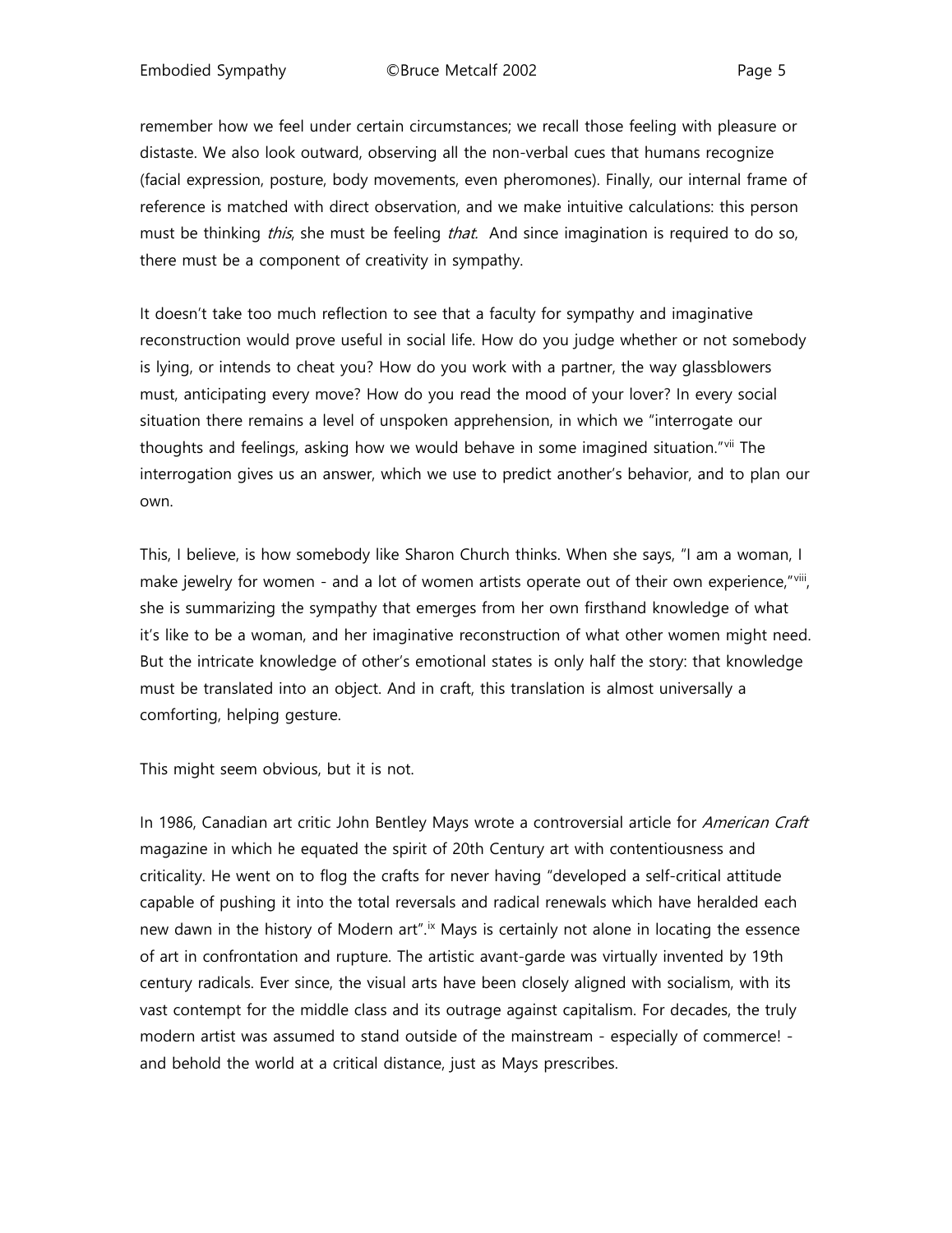Embodied Sympathy ©Bruce Metcalf 2002 Page 6

But the sympathetic craftsperson cannot behold her audience so critically. From the beginning of the creative process, she assumes that her audience is essentially like herself: they feel the same pleasures, encounter the same obstacles, hold the same aspirations. She is not out to beat people over their heads for their sins, but to offer help and comfort. In this sense, some craft is diametrically opposed to the critical stance of modern art. Criticality always assumes somebody is wrong. Even when a radical takes up a victim's cause, there is always a third party who is to blame for the injustice at hand. (We're all familiar with the list of villains: capitalists, sexists, racists, the chief executive of Exxon, etc.) Sympathy, on the other hand, concentrates on a transaction between only two: I and Thou, essentially alike. And that sense of likeness precludes accusations of wrongdoing. (Blame the other, blame yourself!) Instead, the sympathetic attitude assumes that somebody could use a little help.

The primary act of the sympathetic craftsperson is to reach out to another. It's very difficult for me to find a vocabulary to elaborate this insight, but it calls to mind the process that psychologists call bonding. First, people must sense likeness, the feeling that both share something in common. Two individuals must metaphorically speak the same language. Then, relationships are built through mutual helping, where favors are given and returned. The deepest bonds develop when one feels that another is sensitive to their needs, and can be counted upon to express compassion or offer help. Sympathetic craft is closely analogous.

Based on her experience as a person in the world, and on her experience as a maker of objects, the craftsperson calculates how objects can cause benefit. The nature of these benefits is diverse, of course, and will be subject to the sensitivities and enthusiasms of the maker. A potter who takes great pleasure in beauty will try to make beautiful pots, thinking that they will cause an equal pleasure. A weaver who finds significance in the tactile properties of handwoven cloth will believe that her customers might get back in touch with their bodies, at least a little bit, by wearing her garments. A jeweler might see her necklaces as a useful psychological defense, like Sharon Church does. In each case, the maker designs an object to re-create an experience that she found beneficial for herself. This, precisely, is the helping gesture.

In turn, the object becomes a medium for this gesture of aid and comfort. The pot, the garment, the necklace: each becomes an extension of the maker, and a vehicle for the maker's sympathy. They are surrogates for the craftsperson herself. As I said: a certain kind of craft is embodied sympathy.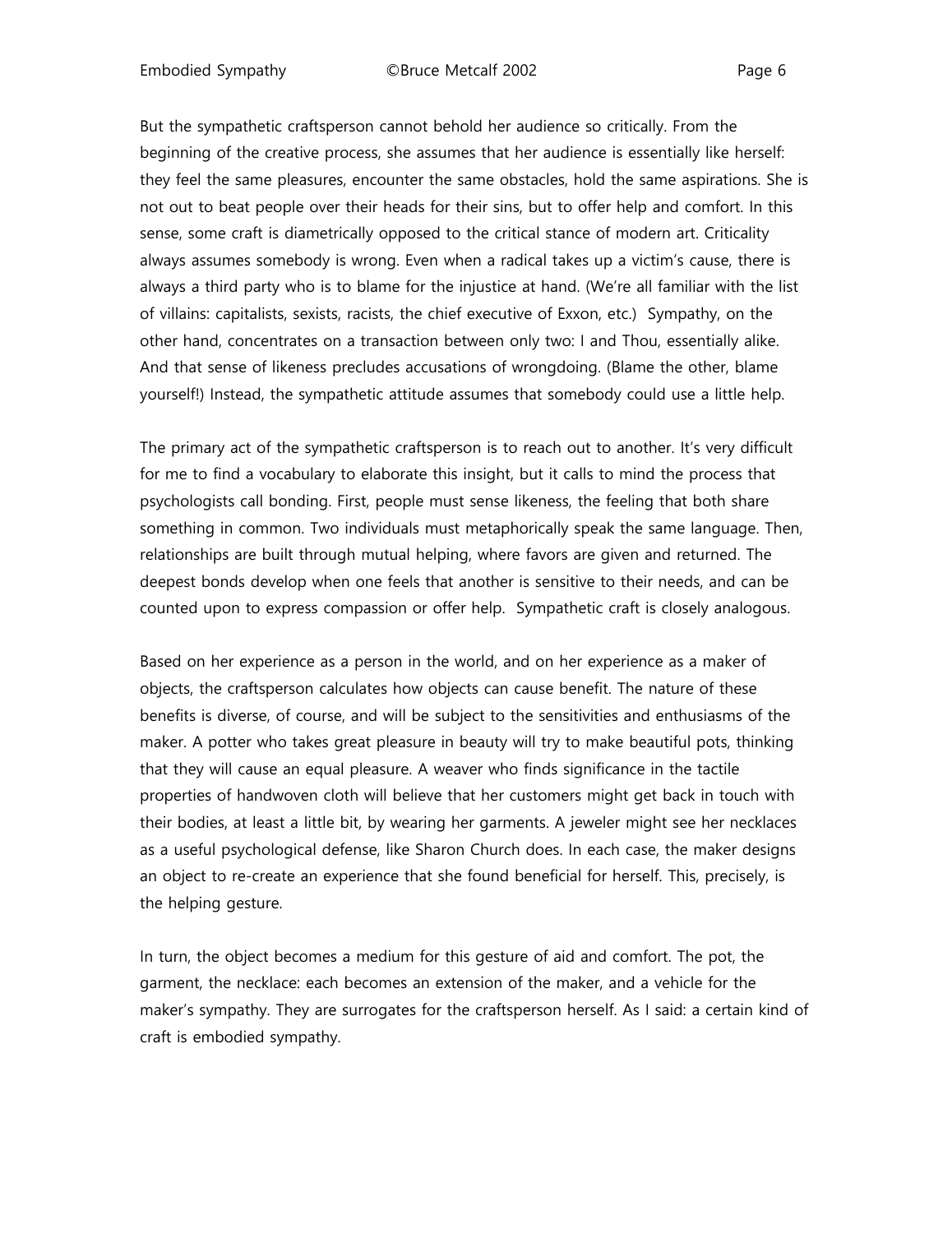Embodied Sympathy **CBruce Metcalf 2002** Page 7

What does "embodied" mean? Regrettably, Danto does not provide a clear definition. $x$ Obviously, he means something more than ordinary semiosis, as a sign stands for its signified. This is the way a stoplight indicates you should bring your car to a halt, or the word "c-a-t" stands for those fuzzy, four-legged critters. Symbolization will not suffice, either. I think Danto chose the word for its religious overtones. It's no accident that his major essay on the subject uses "transfiguration" in its title: the word is loaded with overtones of spiritual metamorphosis and glorification. When he speaks of embodied meaning, Danto suggests an idea made vividly present, practically given flesh and blood. Alternatively, he connects embodiment to a manifestation of the artist's mind: "It is as if a work of art were like an externalization of the artist's consciousness, as if we could see his way of seeing and not merely what he saw"[xi](#page-9-9)

I would hold to all of Danto's implications save the religious one. A beautiful pot does not symbolize beauty. Nor does it represent its maker's intention to make somebody's life enjoyable and thus a little better. Instead, the pot  $is$  beautiful, and in the right circumstances, it does make life better. We are used to thinking of tools as an extension of the hand, but I see sympathetic craft as an extension of its makers. The pot, in being touched, extends the potter's touch to its user. The necklace, in being worn, actualizes the jeweler's wish to make her customer more beautiful and confident. As far as I can tell, this is embodiment.

I must stress that for this whole process to work, the object must be used. The fullness of its effects cannot be grasped until the object is placed into service, in either a personal or a social space. To merely look at the object, as if it were on a pedestal, is not sufficient.

The way pottery is used is a subject of frequent commentary, and since I collect and use pots, I can bear witness to the necessity of use. Once I buy a new bowl, I do not leave it on a shelf: the thing goes straight into my kitchen. It gets used, just like any other piece of kitchenware. But no two handmade pots are the same, and their unique characteristics form their unique pleasures. One of my bowls is chunky, broad, with a wide foot - good for a heavy load of stew. Another has a narrow foot, and demands special care so that I don't tip it over, which - surprisingly - makes it more interesting. Another bowl has a faceted surface, which feels quite different in my hand than all the others I have. And another has a wonderful "Shino crawl" glaze inside it, which is revealed slowly as I eat. One might think that experiencing of a bunch of straightforward, functional bowls should be dull, but it's not. Each bowl is an individual; each experience is pleasantly different.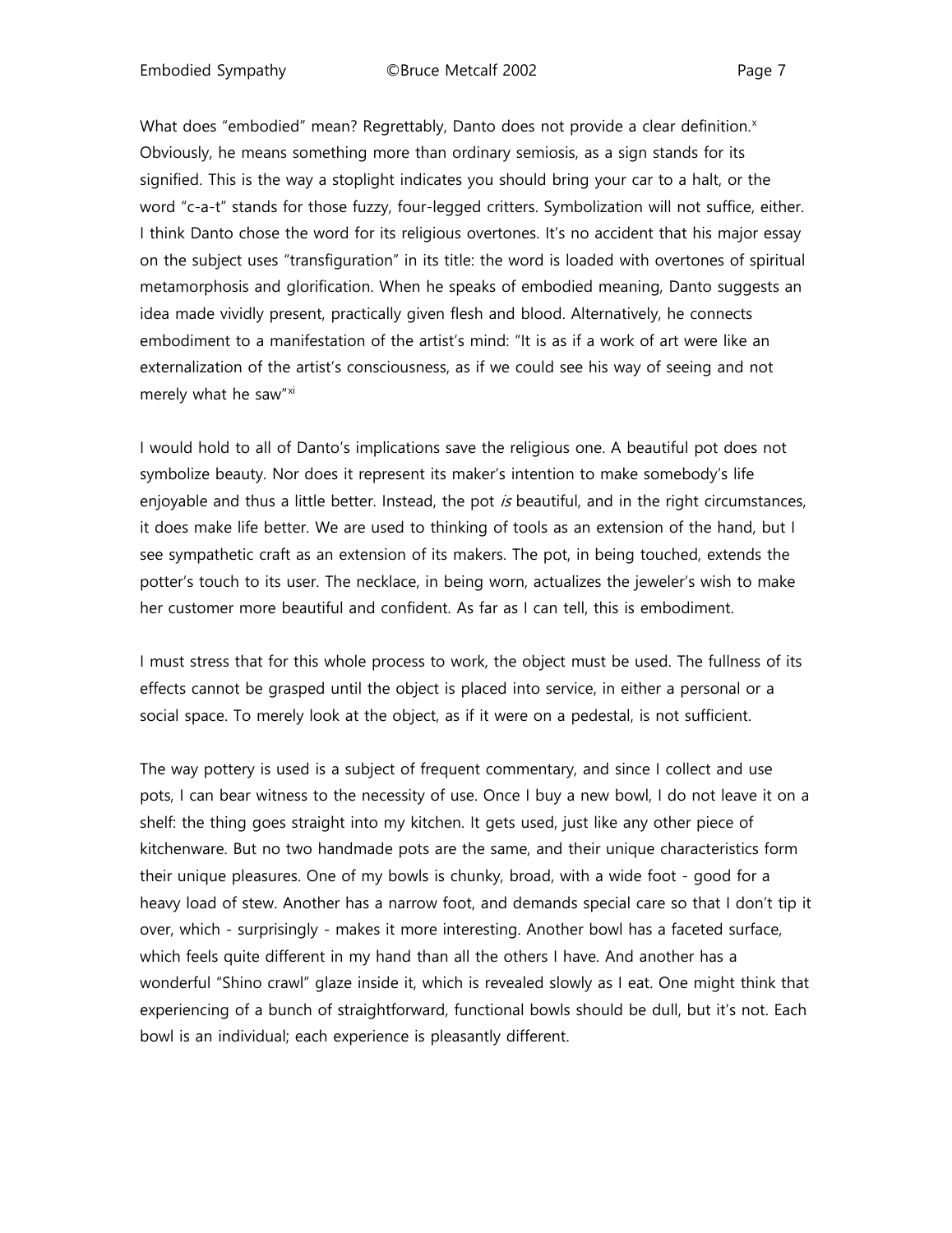My point is that those pleasures are only experienced through use, and sometimes only through repeated use. To truly understand those bowls, I had to eat out of them, clean them, nest them in one another. I had to get my hands on them to fully experience them. There's just no other way to do it.

To return to the case of Church's work: Sharon's sympathy is best experienced through the extended process of use. A women must wear the jewelry and become an actress in a drama. A woman must look at herself in a mirror, touch the jewelry, feel its weight on her body. But more than that, the jewelry must be worn in the presence of others. The wearer must be able to observe how people react, so as to better gauge her own emotional transformation. If Church did her job well, a woman will feel differently once the process is complete. She will feel prepared, confident, attractive, sensual.

You could say that some kinds of craft demand a performance to be fully realized. And this performance - if designed by an experienced maker - constitutes a re-enactment that was planned in all respects. Eating from a pot, putting on a scarf, wearing a necklace: each of these (at their best) constitutes a performance that has been anticipated in great detail. The maker's artfulness lies in how ingeniously the performance is fashioned, and how effectively it reconstructs the intended emotional state.

\* \* \* \* \* \* \* \* \* \*

Not all craft embodies sympathy. For more than a century, the central pursuit of ambitious craftsmen and women has been to get their work accepted as art. In the sixties and seventies, this ambition was manifested in the production of sculpture in craft mediums. More recently, it is manifested in attempts to produce of conceptual art in craft mediums. $x^{iii}$ With few exceptions, both kinds of work abandon the traditional uses and formats of craft, in favor of quasi-artworks that are intended to be seen in exhibitions, or displayed at a proper aesthetic distance in the homes of discerning collectors<sup>xiii</sup>. Generally, craft-as-art is not pottery, not earrings, not scarves. Most artist-craftsmen avoid such quotidian forms. Craft-asart is designed to be looked at, to be examined for aesthetic pleasure or intellectual gratification. There is little of the performance, interaction, and extended, layered experience that one encounters with functional craft. Craft-as-art is less capable of embodying sympathy because it shuns ordinary use and intimate human contact.

A philosophical problem also remains. My implicit claim for a theory of embodied sympathy is that effective work of this kind is not reflexive or stupid in any way, but requires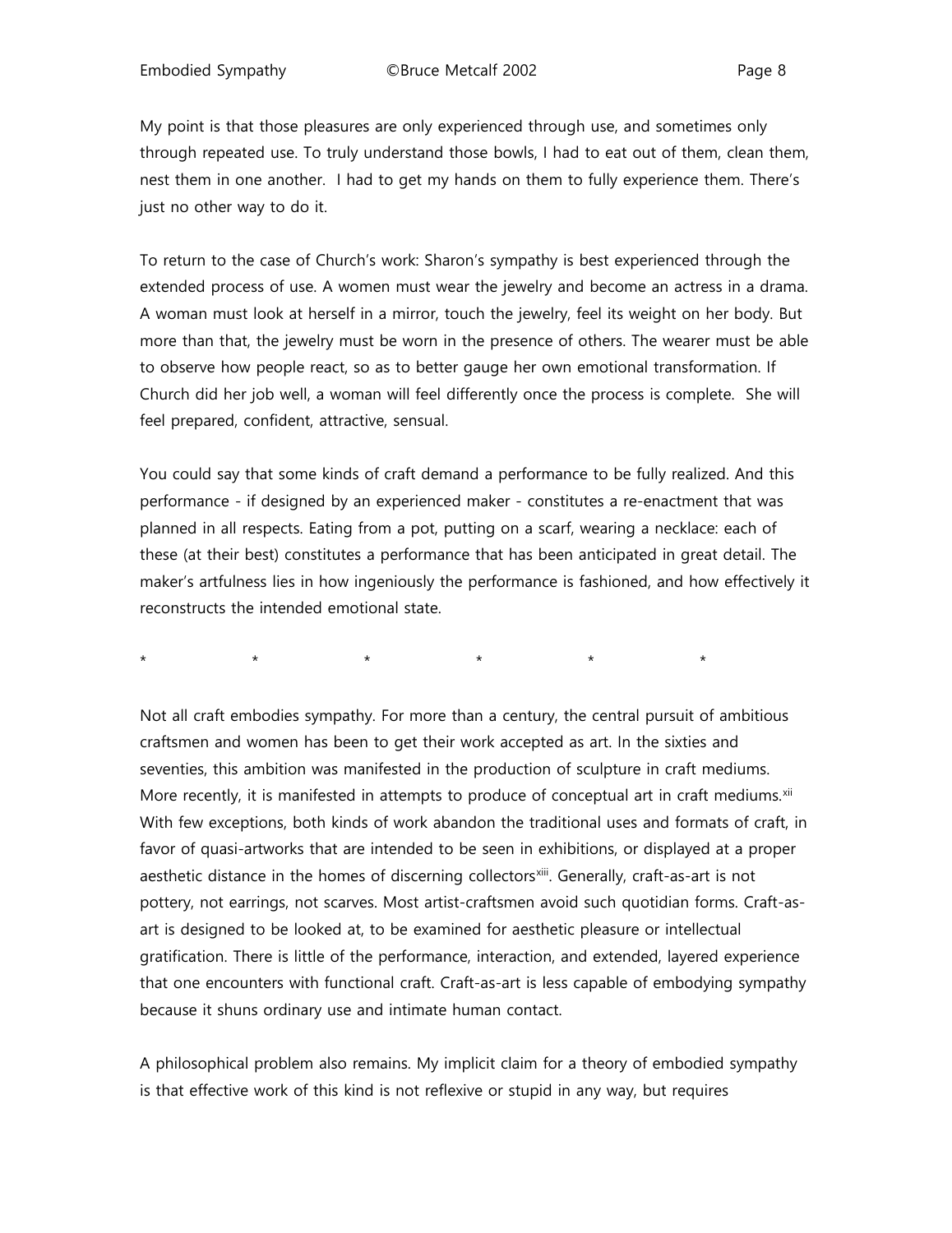l

intelligence and an unusual degree of sensitivity. But the braininess of embodied sympathy would be in the form that Howard Gardner calls "personal intelligence"[xiv](#page-9-12), and thus partly outside the realm of logic and reasoned discourse.

This would be important only insofar as craft-as-embodied-sympathy claims to be art. If, to follow Danto, an object is to be understood as art, certain conditions should apply. Danto holds (correctly, I believe) that there is an art world, which he initially defined as "an atmosphere of artistic theory, a knowledge of the history of art: an art world." $N$  He later added that "to be a member of the art world is to participate in what we might term the discourse of reasons"<sup>xvi</sup>, and suggests very strongly that personal experience is outside of said discourse. Allowable discourses should mean the same thing to every viewer, Danto says, and personal associations like family history - and presumably, any subjective, emotional experience - fall outside of the discourse of reasons. (Not surprisingly, at the end of his essay, Danto equates craft and mere things, and disqualifies craft from the status of art.)

This essay is an attempt to marry the sympathetic impulse in craft with a spirit of dispassionate inquiry. Yes, sympathy is not reasoned so much as it is felt. But it seems to me that craft, because it can be so comfortably implicated into ordinary life, is nicely suited to be a vehicle for sympathy. In fact, craft is uniquely competent to do so, much more than painting or sculpture or installations that stand at a distance from the lives that ordinary people lead. And so I think that sympathy can be a subject matter, a proper avenue of inquiry for craft. Should it follow that the human faculty for sympathy must fall outside of the art world's discourse of reasons?

i Simon, Marjorie, "The Articulation of Desire: The Jewelry of Sharon Church", Metalsmith, Winter 1999, page 15.

<span id="page-8-0"></span>This essay completes a trilogy, which taken together are intended to describe the distinction between craft and art, and then point to craft's unique competence. The other two essays are "The Problem of the Fountain" in Metalsmith, Summer 2000, and "The Hand: At the Heart of Craft" in American Craft, August/September 2000.